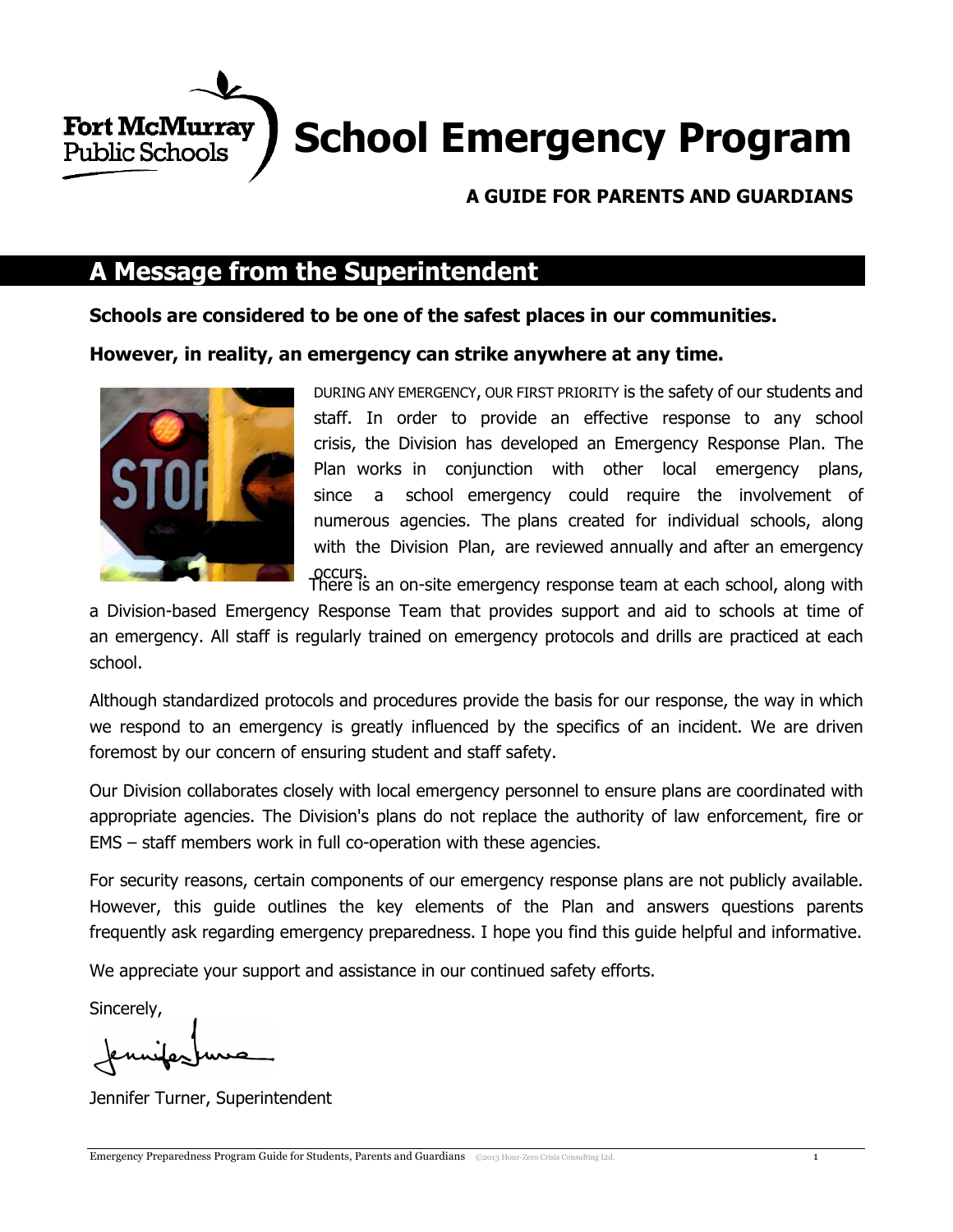# **Keeping Safe**

THROUGHOUT THE YEAR, SCHOOLS CONDUCT TRAINING AND DRILLS to help better prepare students and staff for possible emergency situations. When a school is confronted with an emergency, staff will assess the situation and then decide on a course of action.

Schools conduct drills throughout the year to rehearse emergency procedures. These exercises prepare students and staff to act quickly and help to minimize a child's fear during a real emergency.

In addition to the procedures described below, schools also practice protocols such as "Drop-Cover-Hold," a method of protecting vital body parts during some natural disasters, and conduct fire drills. All staff and students are required to participate in these drills.

| <b>Lock-Down</b>                 | Lock-Downs are usually used in response to acts or threats of violence to students<br>and/or staff directly impacting the school. During a Lock-Down all doors to and within<br>the school are locked. No one is permitted in or out of any area once it has been<br>locked. Students and staff must respond very quickly to a Lock-Down command to get<br>to a safe location before doors are locked. No one, other than law enforcement, is<br>permitted access to the building until the Lock-Down is over.                     |
|----------------------------------|------------------------------------------------------------------------------------------------------------------------------------------------------------------------------------------------------------------------------------------------------------------------------------------------------------------------------------------------------------------------------------------------------------------------------------------------------------------------------------------------------------------------------------|
|                                  |                                                                                                                                                                                                                                                                                                                                                                                                                                                                                                                                    |
| <b>Hold and</b><br><b>Secure</b> | Hold and Secure is used in response to security threats or criminal activity outside the<br>school. During a Hold and Secure, all entrance doors to the school are locked, with no<br>one permitted in or out of the building. No one, other than law enforcement, is<br>permitted access to the building until the Hold and Secure has been cleared.                                                                                                                                                                              |
|                                  |                                                                                                                                                                                                                                                                                                                                                                                                                                                                                                                                    |
| Shelter-in-<br><b>Place</b>      | Generally, Shelter-in-Place is used during an environmental emergency, such as severe<br>storms or chemical spills. During a Shelter-in-Place, students and staff retreat to safe<br>zones to seek shelter. This includes having students or staff who are outdoors come<br>back into the school. Each school's emergency response plan identifies the safest<br>location for its occupants and how to seal a room from hazardous conditions. Students<br>will not be released or dismissed until the situation has been resolved. |
|                                  |                                                                                                                                                                                                                                                                                                                                                                                                                                                                                                                                    |
| <b>Evacuation</b>                | An Evacuation requires all students and staff to leave the school and go to an alternate<br>location. This may mean only going outside and away from the building until it is safe<br>to re-enter the school. In other cases, students and staff may need to go to an<br>evacuation center. Parents will be informed of the alternate location through the<br>school's Crisis Notification Network.                                                                                                                                |
|                                  |                                                                                                                                                                                                                                                                                                                                                                                                                                                                                                                                    |
| <b>Dismissal</b>                 | Under some circumstances it may be determined that it is best to dismiss students to<br>their homes and families as expeditiously as possible. Should this be the case, every<br>attempt will be made to alert the emergency contact for each student of the situation<br>and to ensure young students are not left unsupervised.                                                                                                                                                                                                  |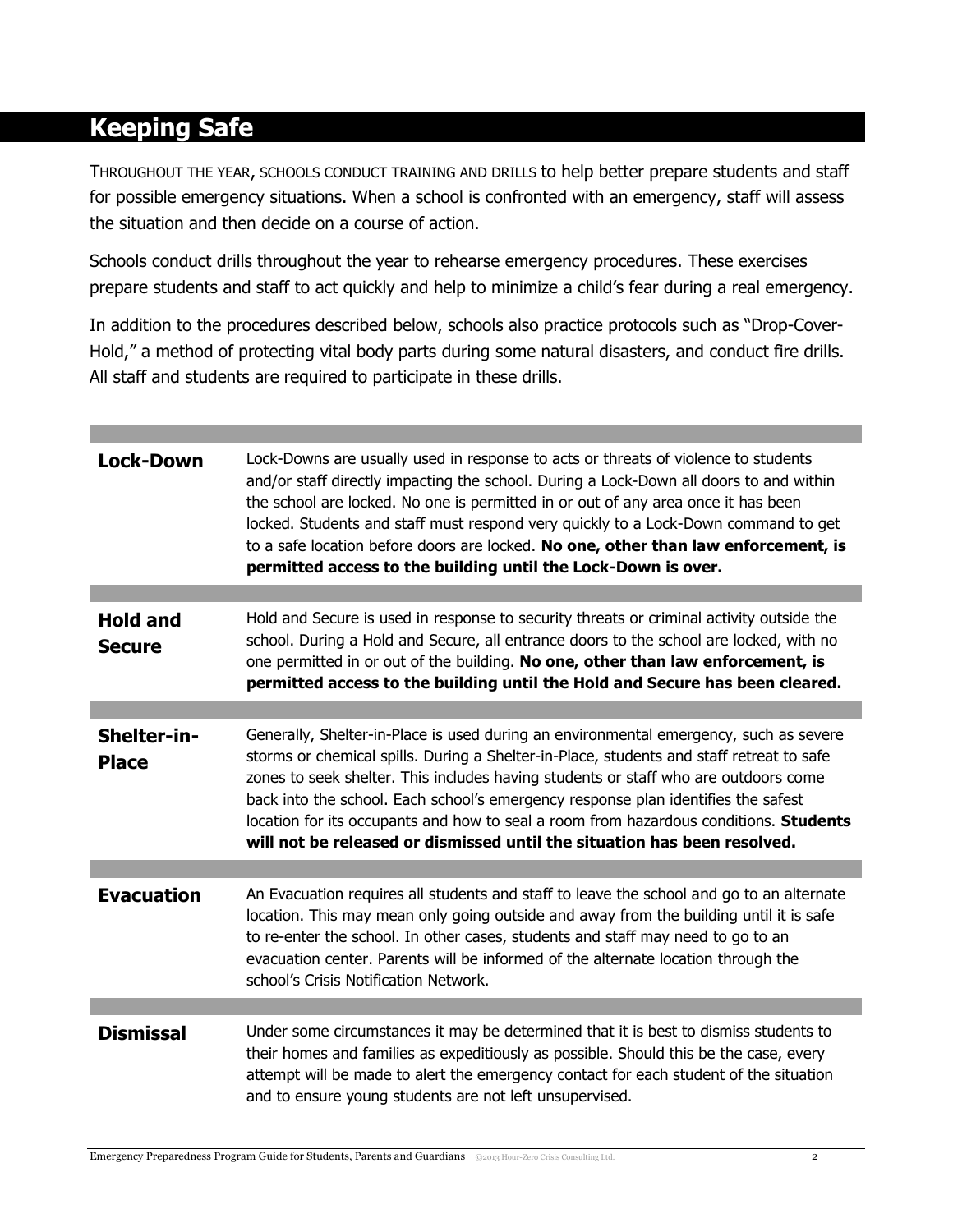## **Reuniting with your Child**



WE RECOGNIZE THAT WHEN AN EMERGENCY OCCURS parents will be worried and want to be reunited with their child as quickly as possible. It is our intention to make this happen. However, to ensure every child's safety and the safety of staff, specific procedures have been established for releasing students.

Parents are asked to adhere to the parent-child reunification procedures listed below. Staff will work hard to ensure these procedures take place without delay. However, please understand the process will still take some time: we ask for your patience when you arrive at the Parent-Child Reunion Area.

## **Parent-Child Reunion Procedures**

- 1. **A Parent-Child Reunion Area will be established**. Parents will be notified at the time of the emergency of the Reunion Area's location. The location may not be at the school — the location will depend on the specifics of the emergency.
- 2. **You will be required to fill out a Student Release Request Form.** This ensures all students are accounted for at all times and students are only released to authorized individuals.
- 3. **Students will only be released to an individual designated as legal guardian or emergency contact** on the student's Emergency Card, which is completed at time of school registration. Please be sure to keep this information current with your school, as the school will only release a child to someone listed as an Emergency Contact — there will be no exceptions.
- 4. **Valid identification is required to pick up your child**. This is required to protect your child from any unauthorized individuals attempting to pick up students. Even if school personnel know you, you must still present I.D. as the school may be receiving assistance from other schools or outside agencies.
- 5. **You will be required to sign for the release of your child.** This is extremely important, as it ensures your child, along with other students, is accounted for at all times. Please do not just take your child from the school or evacuation center without signing for his/her release.
- 6. **Once you have been reunited with your child, please leave the area immediately**. This is for your own safety and that of your child.

**If you are unable to pick up your child**, he/she will be kept at the Parent-Child Reunion Center until alternate arrangements can be made. Your child will be supervised at all times.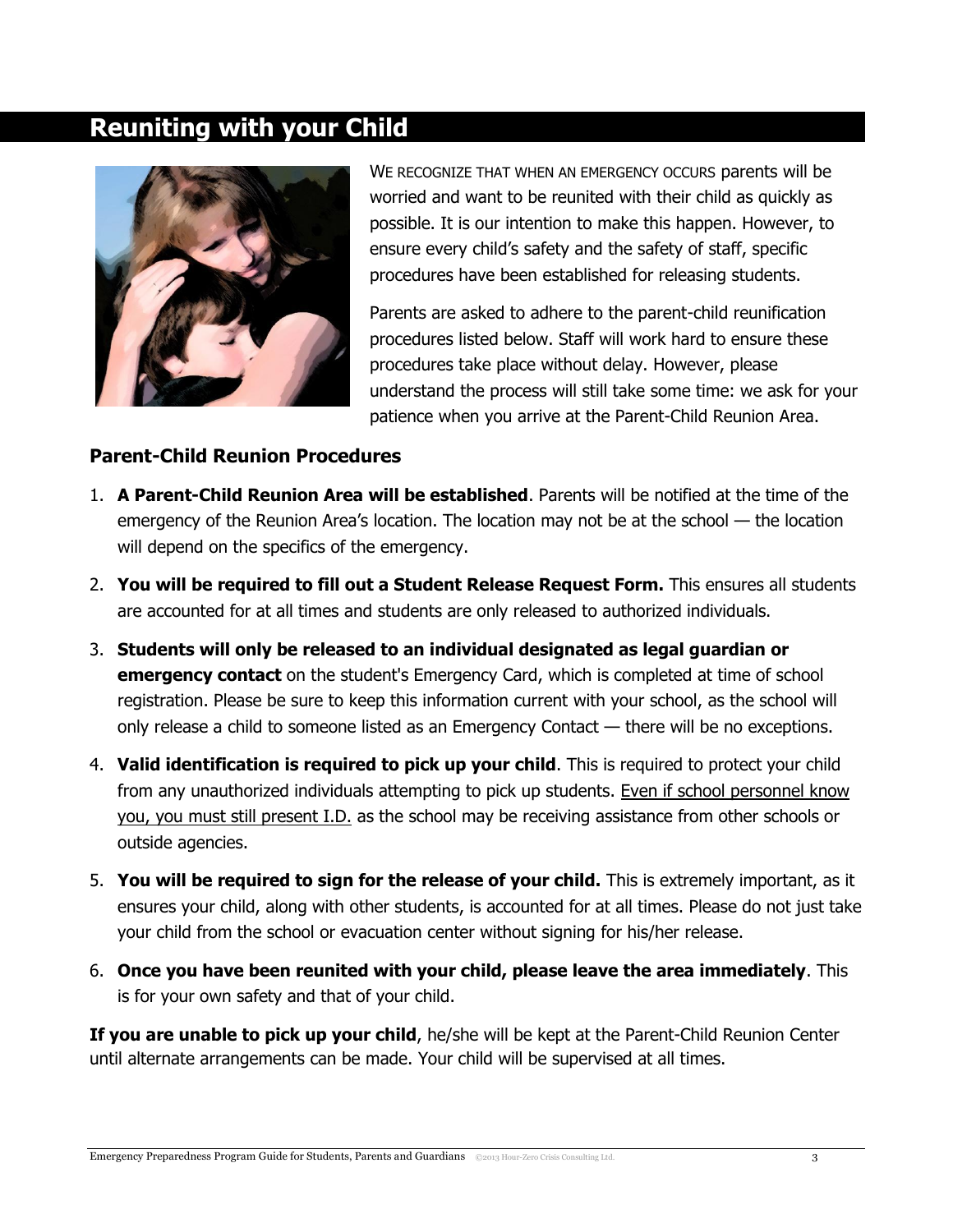## **When an Emergency Occurs**



ALTHOUGH YOUR NATURAL INSTINCTS IN AN EMERGENCY may be to go to the school to safeguard your child, please understand that doing so could impede the response to the situation. Going to the school may interfere with emergency crews' and school personnel's efforts to deal with the emergency. Extra vehicles and people at the site make the task more difficult. Please follow the instructions provided to you through the communications channels outlined below. **Please do not come to the school to pick up your child unless requested to do so.**

**If you arrive at the school in the midst of an emergency**, please respect the protocol in progress. While we understand personal circumstances or initial reactions might move you to do something contrary to the school's established procedures, we cannot compromise the safety of students or staff to accommodate individual requests that could put anyone at risk.

### **Please DO NOT CALL THE SCHOOL and DO NOT CALL YOUR CHILD'S CELL PHONE.** Parents

are asked not to call the school or their child's cell phone during an emergency.

- Phone systems need to remain available for handling the actual emergency.
- Overloading the system may mean the school cannot communicate with first responders.
- Calling your child's cell phone during an emergency may be putting them at higher risk by disclosing their location or drawing attention to them during a lock-down.
- Experts advise that under some circumstances cell phones and other electric devices may actually act as an ignition source for fires or explosions.

## **Keeping Informed during an Emergency**

DURING AN EMERGENCY, it is unlikely you will be able to reach the school by phone. We will, however, make every effort to contact parents directly or by one of the methods noted below.

#### **Crisis Notification Network and/or the Media**

Parents will be alerted to emergency situations via the School's Crisis Notification Network (phone or electronic notifications) and local media. Stay tuned to local TV and radio stations for news alerts.

## **Website, Social Media and Community Hotline**

The District will also keep parents informed by posting information regarding the emergency on the District website, through social media and recordings on the District Community Hotline.

#### **Website www.fmpsdschools.ca**

#### **Twitter www.twitter.com/fmpsd Facebook www.facebook.com/fmpsd**